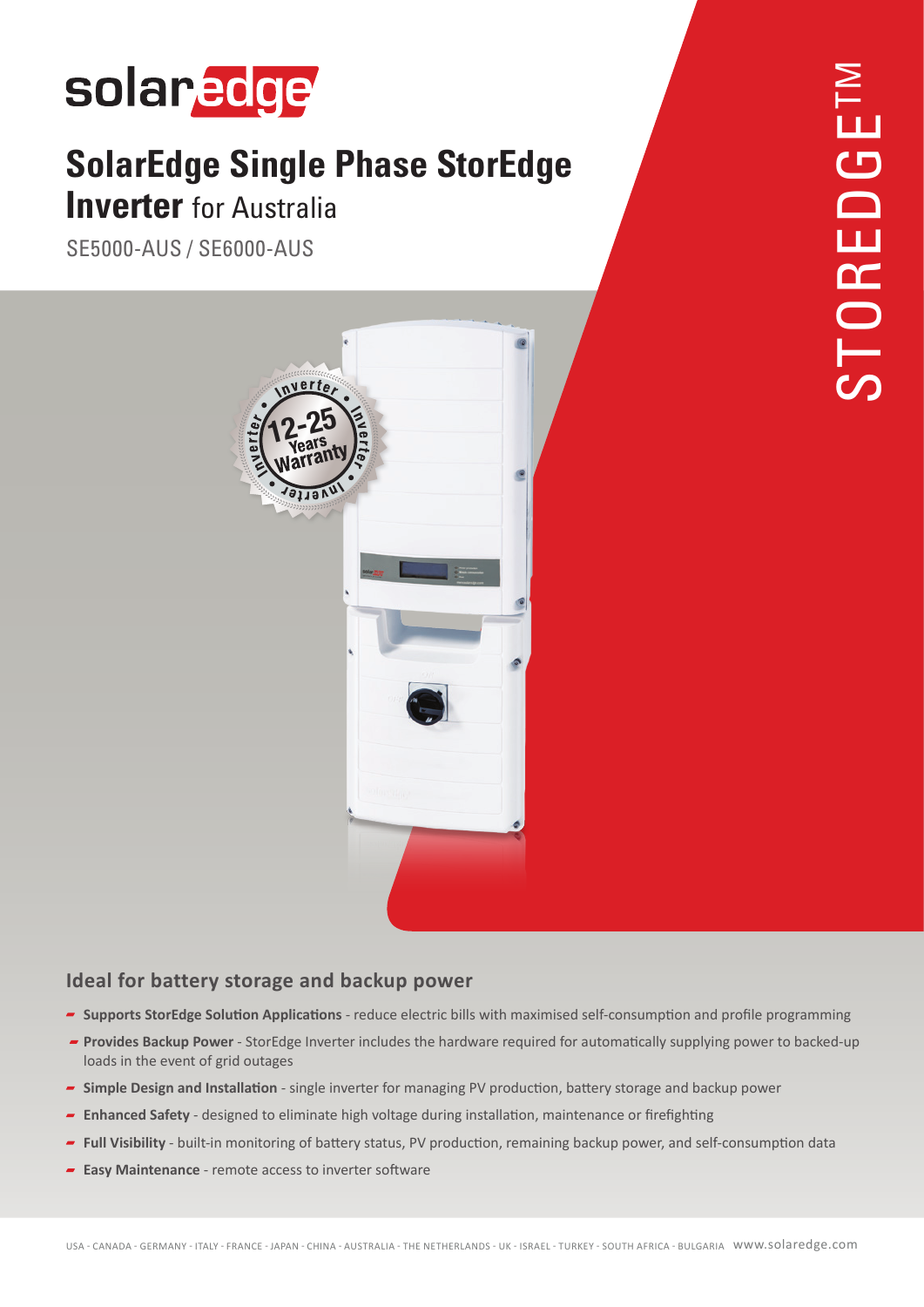

### **SolarEdge Single Phase StorEdge Inverter**

for Australia SE5000-AUS<sup>(1)</sup> / SE6000-AUS<sup>(1)</sup>

|                                                                              | <b>SE5000-AUS</b>                                                       | <b>SE6000-AUS</b> |           |
|------------------------------------------------------------------------------|-------------------------------------------------------------------------|-------------------|-----------|
| <b>OUTPUT - AC (LOADS/GRID)</b>                                              |                                                                         |                   |           |
| Rated AC Power Output                                                        | 4985                                                                    | 6000              | VA        |
| Max AC Power Output                                                          | 4985                                                                    | 6000              | VA        |
| AC Output Voltage (Nominal), L-N(2)                                          | 220/230                                                                 |                   | Vac       |
| AC Output Voltage Range, L-N                                                 | 184 - 264.5                                                             |                   | Vac       |
| <b>AC Frequency</b>                                                          | $50/60 \pm 5$                                                           |                   | Hz        |
| Maximum Continuous Output Current                                            | 27                                                                      |                   | Α         |
| Residual Current Detector / Residual Current Step Detector                   | 300/30                                                                  |                   | mA        |
| Utility Monitoring, Islanding Protection,<br>Country Configurable Thresholds | Yes                                                                     |                   |           |
| Charge Battery from AC (if Allowed)                                          | Yes                                                                     |                   |           |
| <b>THD</b>                                                                   | <3                                                                      |                   | $\%$      |
| Power Factor With Rated Power                                                | >0.99 (configurable; 0.8 leading to 0.8 lagging)                        |                   |           |
| <b>Typical Nighttime Power Consumption</b>                                   | $<$ 5                                                                   |                   | W         |
| OUTPUT - AC (BACKUP POWER) <sup>(3)</sup>                                    |                                                                         |                   |           |
| Rated AC Power Output                                                        | Lower of: 4985, battery max power                                       |                   | VA        |
| Max AC Power Output - Surge                                                  | Lower of: 6600, battery max power                                       |                   | VA        |
| AC Output Voltage (Nominal)                                                  | 220 / 230                                                               |                   | Vac       |
| AC Output Voltage Range                                                      | 184 - 264.5                                                             |                   | Vac<br>Hz |
| AC Frequency                                                                 |                                                                         | $50/60 \pm 5$     |           |
| Maximum Continuous Output Current                                            | 22                                                                      |                   | Α         |
| AC Breaker                                                                   | Yes                                                                     |                   |           |
| <b>THD</b>                                                                   | < 5                                                                     |                   | $\%$      |
| Power Factor With Rated Power                                                | 0.2 leading to 0.2 lagging                                              |                   |           |
| Automatic Switchover Time                                                    | $<$ 2                                                                   |                   | sec       |
| <b>Typical Nighttime Power Consumption</b>                                   | $<$ 5                                                                   |                   | W         |
| <b>INPUT - DC (PV and BATTERY)</b>                                           |                                                                         |                   |           |
| Transformer-less, Ungrounded                                                 | Yes                                                                     |                   |           |
| Max Input Voltage                                                            | 500                                                                     |                   | Vdc       |
| Nom DC Input Voltage                                                         | 400                                                                     |                   | Vdc       |
| Reverse-Polarity Protection                                                  | Yes                                                                     |                   |           |
| Ground-Fault Isolation Detection                                             | 600kΩ Sensitivity                                                       |                   |           |
| Maximum Inverter Efficiency                                                  | 97.6                                                                    |                   | $\%$      |
| European Weighted Efficiency                                                 | 97.4                                                                    |                   | $\%$      |
| INPUT - DC (PV)                                                              |                                                                         |                   |           |
| Maximum DC Power (STC)                                                       | 6750                                                                    | 8100              | W         |
| Additional DC Power for DC Coupled StorEdge Systems                          | kWp equivalent of battery continuous power, and no more than 5kWp       |                   |           |
| Max Input Current                                                            | 19.5                                                                    | 23                | Adc       |
| 2-pole Disconnection                                                         | Yes                                                                     |                   |           |
| <b>INPUT - DC (BATTERY)</b>                                                  |                                                                         |                   |           |
| <b>Compatible Batteries</b>                                                  | LG Chem RESU7H<br>LG Chem RESU10H                                       |                   |           |
| Peak Power                                                                   | LG Chem RESU7H: 5000, LG Chem RESU10H: 7000                             |                   | W         |
| Number of Batteries per inverter                                             |                                                                         |                   |           |
| Continuous Power                                                             | LG Chem RESU7H: 3500, LG Chem RESU10H: 5000                             |                   | W         |
| Max Input Voltage                                                            | 1000                                                                    |                   | Vdc       |
| Max Input Current                                                            | 17.5                                                                    |                   | Adc       |
| DC Fuses on Plus and Minus                                                   | 25A (field replaceable)                                                 |                   |           |
| <b>ADDITIONAL FEATURES</b>                                                   |                                                                         |                   |           |
| Supported Communication Interfaces                                           | RS485 for battery, RS485, Ethernet, ZigBee (optional), Wi-Fi (optional) |                   |           |
| <b>Battery Power Supply</b>                                                  | 12V/53W                                                                 |                   |           |
| Integrated AC, DC and Communication Connection Unit                          | Yes                                                                     |                   |           |
| <b>AC Disconnect</b>                                                         | Yes                                                                     |                   |           |
| Manual Inverter Bypass Switch                                                | Yes                                                                     |                   |           |
| DC Voltage Rapid Shutdown (PV and Battery)                                   | Yes, according to VDE 2100-712 (pending)                                |                   |           |
|                                                                              |                                                                         |                   |           |

 $<sup>(1)</sup>$  These specifications apply to inverters with part numbers SEXXXX-AUS2XXXXX</sup>

(2) The StorEdge Inverter must be connected Line to Neutral (and not Line to Line)  $\frac{c^{(3)}}{2}$  Not designed for standalone applications and requires AC for commissioning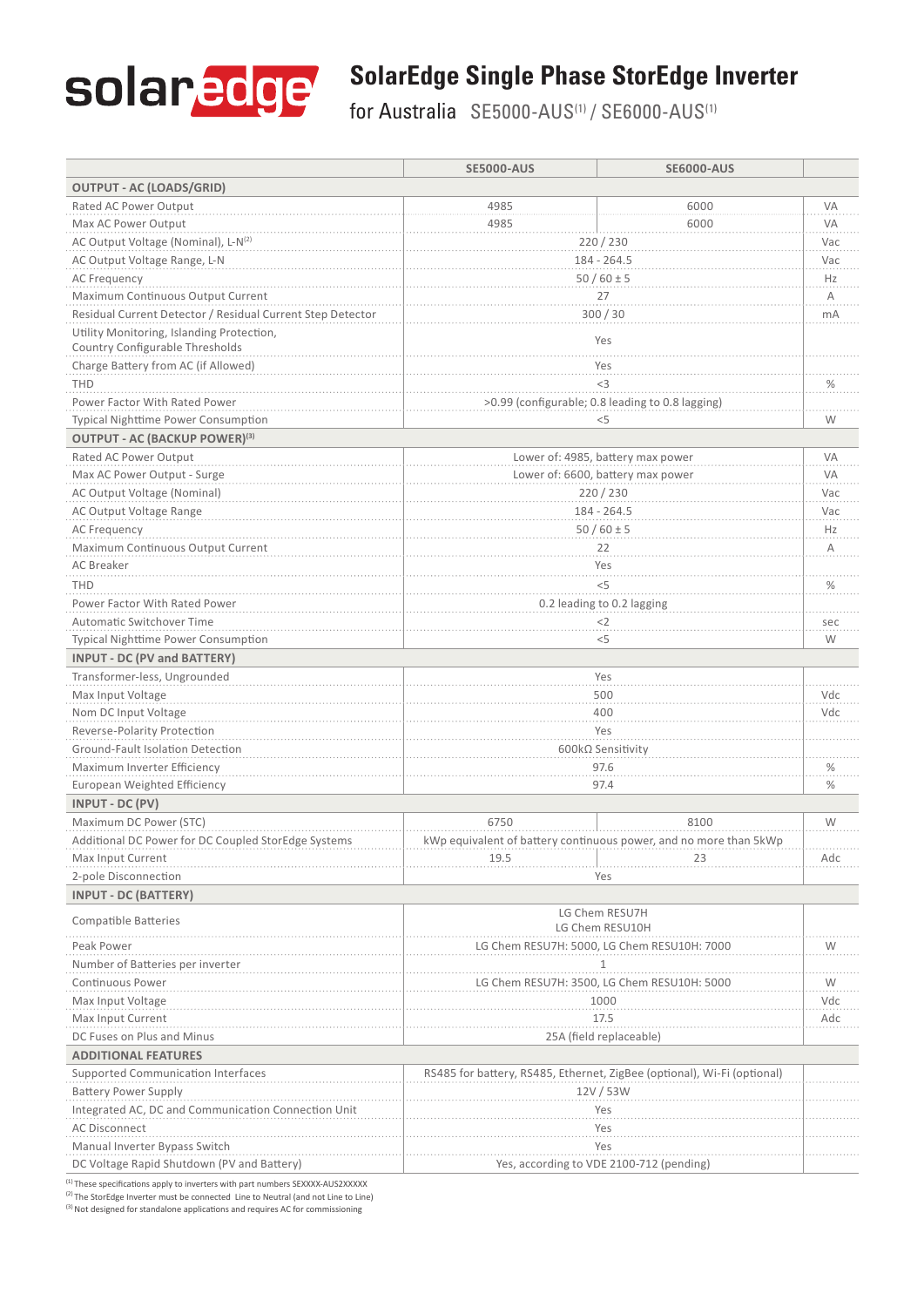

### **SolarEdge Single Phase StorEdge Inverter**

for Australia SE5000-AUS / SE6000-AUS

| <b>STANDARD COMPLIANCE (PENDING)</b>                     |                                                          |           |
|----------------------------------------------------------|----------------------------------------------------------|-----------|
| Safety                                                   | IEC-62103 (EN50178), IEC-62109                           |           |
| Grid Connection Standards <sup>(4)</sup>                 | VDE 0126-1-1, NRS 097-2-1, AS4777                        |           |
| Emissions                                                | IEC61000-6-2, IEC61000-6-3, IEC61000-3-11, IEC61000-3-12 |           |
| <b>INSTALLATION SPECIFICATIONS</b>                       |                                                          |           |
| AC Output (Loads/Grid) conduit size / wire cross section | 32mm / 4-14mm <sup>2</sup>                               |           |
| AC Output (Backup) conduit size / wire cross section     | 25-32mm knockout / 4-14mm <sup>2</sup>                   |           |
| DC Input (PV) conduit size / wire cross section          | $25mm/4-6mm2$                                            |           |
| DC Input (Battery) conduit size / wire cross section     | $25mm/4-6mm2$                                            |           |
| Dimensions with Connection Unit (HxWxD)                  | 962 x 315 x 184                                          | mm        |
| Weight with Connection Unit                              | 26.5                                                     | kg        |
| Cooling                                                  | Natural convection and internal fan (user replaceable)   |           |
| <b>Noise</b>                                             | 5(1)                                                     | dBA       |
| Min - Max Operating Temperature                          | $-20$ to $+60^{(5)}$                                     | $\degree$ |
| <b>Protection Rating</b>                                 | IP65 - Outdoor and Indoor                                |           |

<sup>(4)</sup> For all standards refer to Certifications category in Downloads page: http://www.solaredge.com/groups/support/downloads <sup>(5)</sup> Power derating from 50 °C